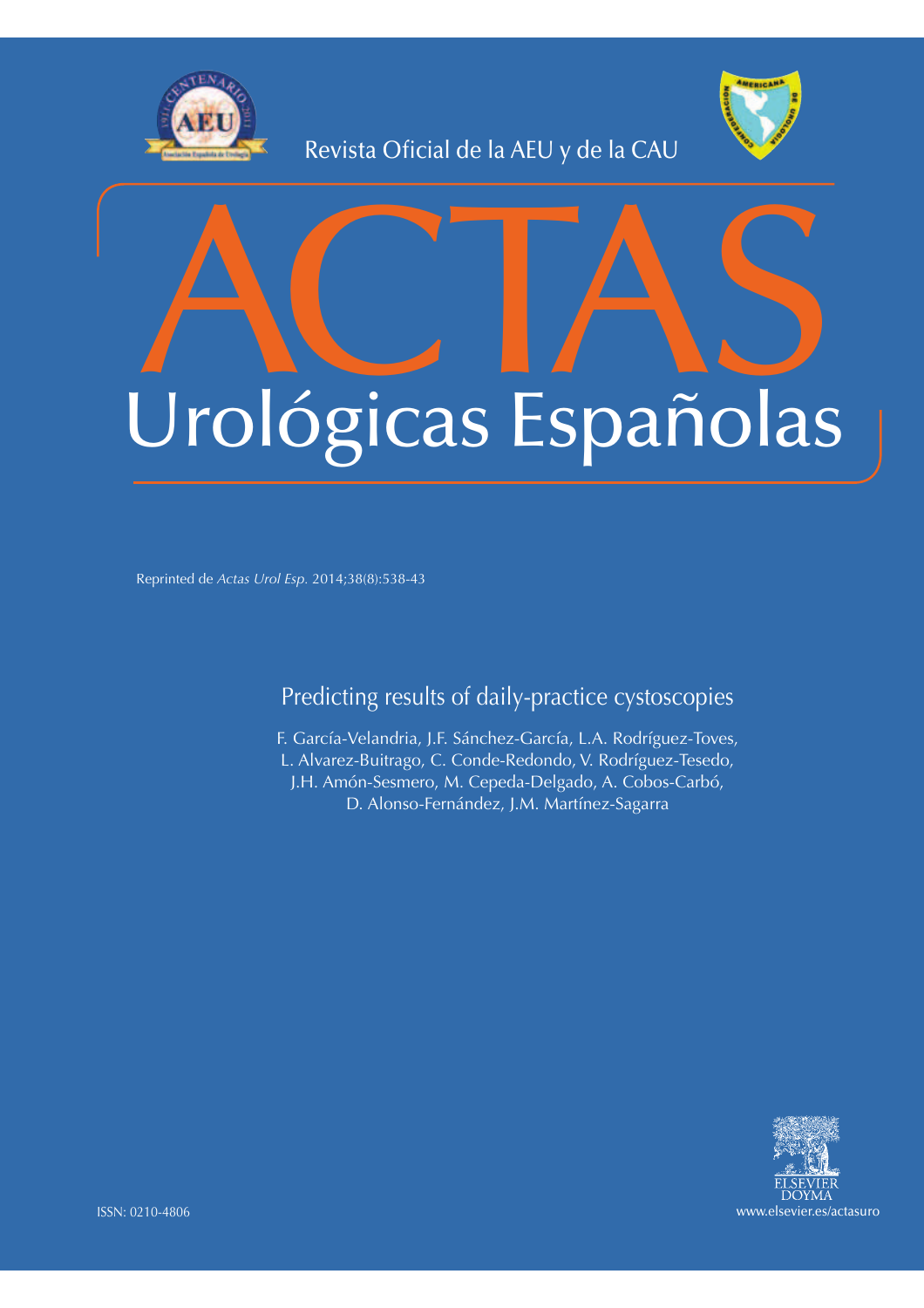

ORIGINAL ARTICLE

# Predicting results of daily-practice cystoscopies<sup>\*</sup>



**F. García-Velandria<sup>a</sup> , J.F. Sánchez-García<sup>a</sup> , L.A. Rodríguez-Toves <sup>a</sup> ,** L. Alvarez-Buitrago<sup>a</sup>, C. Conde-Redondo<sup>a</sup>, V. Rodríguez-Tesedo<sup>a</sup>, **J.H. Amón-Sesmero<sup>a</sup> , M. Cepeda-Delgado<sup>a</sup> , A. Cobos-Carbó <sup>b</sup>**,<sup>∗</sup> **, D. Alonso-Fernández <sup>a</sup> , J.M. Martínez-Sagarra<sup>a</sup>**

a *Servicio de Urología, Hospital Universitario Río Hortega, Valladolid, Spain* <sup>b</sup> *Unidad de Bioestadística, Departamento de Salud Pública, Universidad de Barcelona y Saalig Clinical, SL, Barcelona, Spain*

Received 26 September 2013; accepted 19 December 2013 Available online 19 May 2014

# **KEYWORDS**

Cystoscopy; Cytological techniques; Genitourinary neoplasm; Nomograms; Urinary bladder cancer; Tumor markers

#### **Abstract**

*Objective:* Our objective was to elaborate a predictive model of bladder cancer, in an unselected clinical population submitted to cystoscopy.

*Materials and methods:* We recruited consecutive patients who underwent cystoscopy due to suspicion of bladder cancer or surveillance of a previously diagnosed bladder cancer. Urine cytology and a BTA-stat® (BTA) test were carried out for all patients. To avoid an assessment bias, the BTA-tests, cytologies and cystoscopies were conducted in a blinded fashion. We used logistic regression to predict cystoscopy results from cytology, BTA-test and clinical variables. *Results:* From August 2011 to July 2012, we recruited 244 patients and 237 were valid for analysis. Newly diagnosed and surveillance cases were 13% and 87% respectively. Cytology and BTA-test sensitivities were 57.9% (CI 95: 42.2-72.1) and 63.2% (CI 95: 47.3-76.6) with specificities of 84.4% (CI 95: 78.7-88.8) and 82.9% (CI 95: 77.1-87.5). The predictive model included the BTA-test, cytology, time since previous tumor, and treatment with mitomicin or BGC during

the last three months. The model predictive accuracy (AUC) was 0.85 (0.78-0.92), and dropped to 0.79 when excluding the BTA-test ( $p = 0.026$ ). For the surveillance of bladder cancer, a 10% threshold on the model predicted probabilities resulted in an overall negative predictive value of 95.7%, and 95.0% in low grade tumors.

*Conclusion:* In a cost containment environment, our prediction model could be used to space out cystoscopies in patients with previous, low grade tumors, resulting in a more efficient use of resources in the healthcare system.

© 2013 AEU. Published by Elsevier España, S.L.U. All rights reserved.

Corresponding author.

Please cite this article as: García-Velandria F, Sánchez-García JF, Rodríguez-Toves LA, Alvarez-Buitrago L, Conde-Redondo C, Rodríguez-Tesedo V, et al. Predicción de resultados de cistoscopias en la práctica. Actas Urol Esp. 2014;38:538-543.

*E-mail address:* acobos@ub.edu (A. Cobos-Carbó).

<sup>2173-5786/\$ –</sup> see front matter © 2013 AEU. Published by Elsevier España, S.L.U. All rights reserved.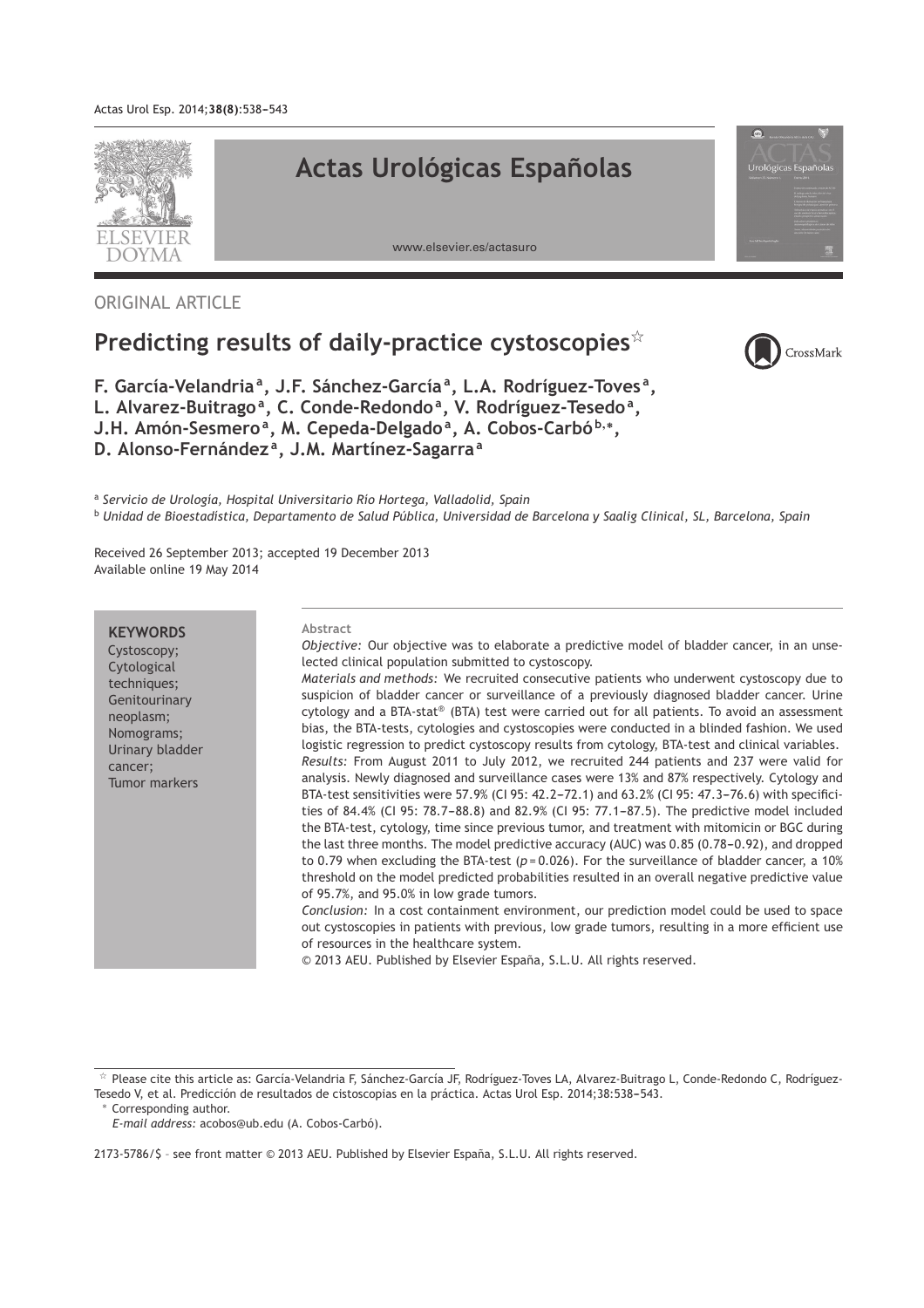# **PALABRAS CLAVE**

Cistoscopia; Técnicas Citológicas; Neoplasias genitourinarias; Nomogramas; Cáncer de vejiga urinaria; Marcadores tumorales **Predicción de resultados de cistoscopias en la práctica**

#### **Resumen**

*Objetivo:* Elaborar un modelo predictivo de cáncer de vejiga en una población clínica no seleccionada derivada a cistoscopia.

*Materiales y métodos:* Pacientes consecutivos sometidos a cistoscopia debida a sospecha o seguimiento de un cáncer de vejiga previamente diagnosticado. Todos los pacientes fueron sometidos a citología urinaria y un BTA-stat®-test (BTA). Para evitar sesgos de evaluación, BTA, citologías y cistoscopias fueron realizados de forma ciega. Usamos regresión logística para predecir los resultados de la cistoscopia a partir de citología, BTA y variables clínicas.

*Resultados:* Entre agosto de 2011 y julio de 2012 seleccionamos 244 pacientes y 237 fueron válidos para el análisis. Un 13% fueron de nuevo diagnóstico y un 87% de seguimiento. Las sensibilidades de la citología y el BTA fueron 57,9% (IC 95%: 42,2-72,1) y 63,2% (IC 95%: 47,3-76,6) con especificidades de 84,4% (IC 95%: 78,7-88,8) y 82,9% (IC 95%: 77,1-87,5). El modelo predictivo incluyó BTA, citología, tiempo transcurrido desde el diagnóstico del tumor previo y tratamiento con mitomicina o BGC en los últimos 3 meses. La precisión del modelo (AUC) fue  $0,85$  (0,78-0,92), y bajó a 0,79 al excluir el BTA (p = 0,026). En los casos de seguimiento, un umbral de 10% en las probabilidades predichas por el modelo resultó en un valor predictivo negativo de 95,7%, y 95,0% en los tumores de bajo grado.

*Conclusión:* En un contexto de contención de costes nuestro modelo puede usarse para espaciar las cistoscopias en pacientes con tumores de bajo grado previos, resultando en un uso más eficiente de recursos del sistema de salud.

© 2013 AEU. Publicado por Elsevier España, S.L.U. Todos los derechos reservados.

# **Introduction**

Bladder cancer is the most common malignancy of the urinary tract, with global age-standardized rates of 10.1 and 2.5 per 100,000 people/year (PY) for men and women respectively.<sup>1</sup> In Spain, the incidence of bladder cancer is 41.5 per 100,000 PY, with a mortality rate of 6.9 per 100,000 PY,<sup>2</sup> one of the highest figures in the European Union.

When bladder cancer is suspected, the initial assessment consists of urine cytology, cystoscopy, and a radiological study of the upper tract. Although at present urine cytology is the non-invasive test of choice, it has low sensitivity, especially in the case of low-grade tumors.<sup>3</sup> Many urine tests for the diagnosis of bladder cancer have been developed. Although different studies have shown the superiority of urine markers regarding sensitivity for bladder cancer detection as compared with cytology, several authors consider that none of these tests are ideal.<sup>4</sup> and that they are insufficient for effective monitoring and management of the patient.<sup>5</sup> In fact, current guidelines state that ''urinary cytology or markers cannot safely replace cystoscopy in the monitoring of non-muscleinvasive bladder cancer''.<sup>1</sup> However, other authors have suggested that urine tests may play a role in the monitoring of bladder cancer, replacing routine cytology in patients with low-grade/stage tumors<sup>6</sup> or extending the period between cystoscopies in the monitoring of patients with transitional cell carcinoma,  $7,8$  and facilitating the early detection of tumor recurrence in patients with high-grade tumors.<sup>8</sup>

The BTA stat test® (BTA) is a rapid, single-step immunochromatographic test for the detection of the antigen associated with bladder tumors in the urine, $4$  which has significantly showed more sensitivity, and similar specificity

when compared to cytology.<sup>6</sup> It is a test that is done in medical centers, with the characteristics of what an ideal test is considered: objectivity, accuracy, speed, and it is easily administered.<sup>7</sup> A study comparing 7 urine tests for bladder cancer in terms of validity (sensitivity and specificity), reliability (reproducibility), and efficiency (predictive value, complexity and costs) concluded that the most convenient (individual) assessment method was the BTA stat test®.9

Few attempts to develop a predictive model of bladder cancer have been made,  $10,11$  but none of them provided an appropriate model for routine clinical practice, since they were limited to selected patients or used a ''convenience'' sample. The aim of our study was to explore the possibility of developing such a predictive model of bladder cancer in an unselected and natural clinical population.

# **Patients and methods**

We selected for our study all the consecutive patients who had undergone cystoscopy at our urology service throughout a year, either due to suspicion of bladder cancer or surveillance of previously diagnosed bladder cancer. The monitoring of previous tumors was carried out in accordance with the program recommended by the European guidelines.<sup>1</sup> Such guidelines were also followed to establish the indication for adjuvant treatment with MMC or BCG. Cytoscopies were always performed by the same team of experts in urology. Urine cytology and the BTA test were performed in all patients on the 7 days prior to cystoscopy. Urine samples for cytology (the second urine void in the morning) were taken on 3 consecutive days and cytology was always performed by the same team of general pathologists; the outcome was considered positive if malignant or atypical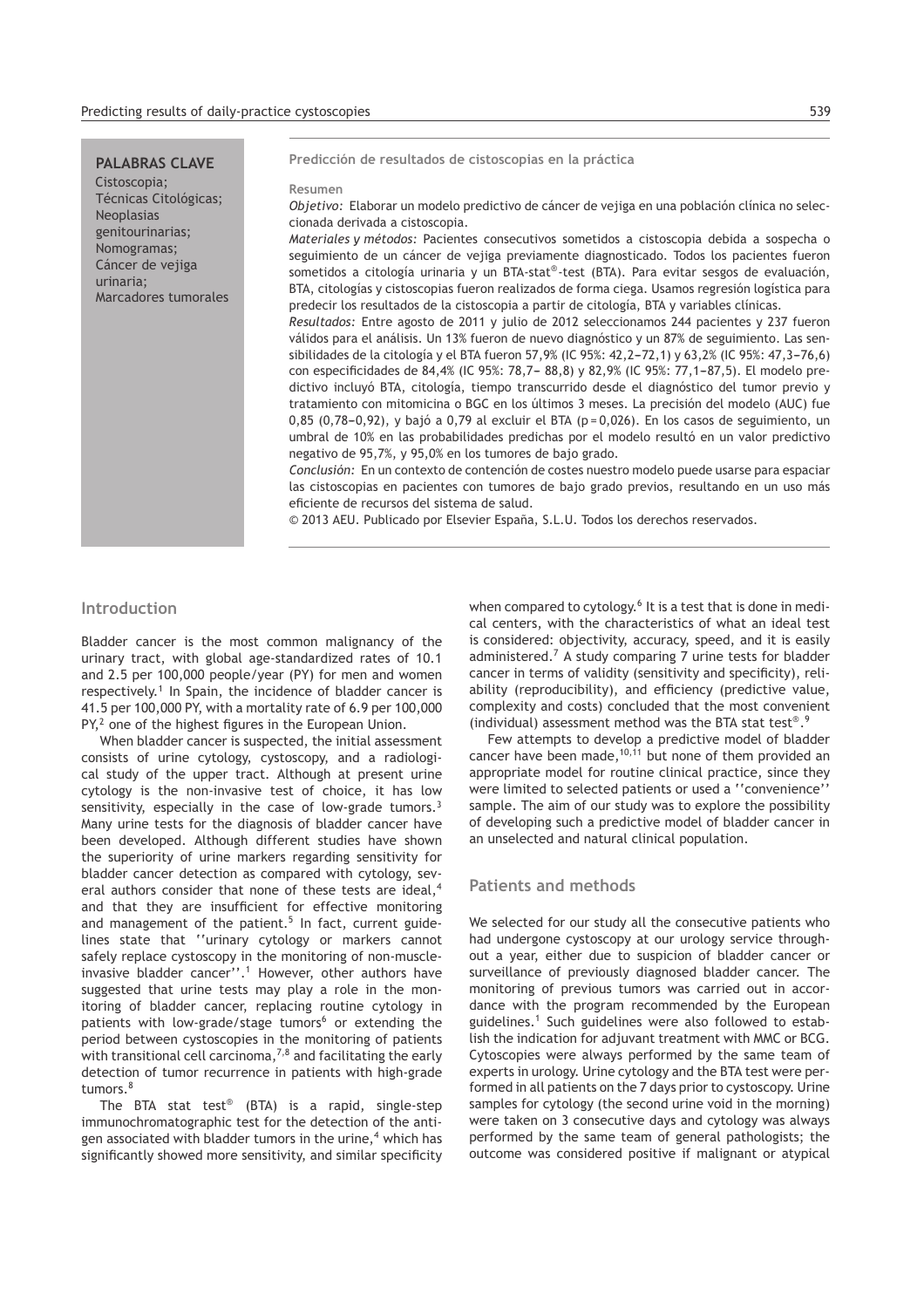cells were found in any of the 3 samples. The BTA test was performed on a spontaneous unrefrigerated urine sample, always on the 7 days after sample collection. In order to avoid a biased assessment, the evaluators of the cytology, cystoscopy, and the BTA test were blinded with regard to the results obtained in previous assessments.

The following variables were registered for all the selected patients: demographics (age, gender), previous diagnosis of bladder tumors (yes or no), time elapsed since the last diagnosed tumor, grade of the previous tumor (low or high, according to the 2004 WHO guidelines<sup>12</sup>), use of mitomycin or BCG in the last 3 months (yes or no) and the results of the cytology, BTA test and the cystoscopy (positive or negative).

# **Statistical methods**

The measures of diagnostic accuracy (sensitivity, specificity and negative predictive values) and the corresponding 95% confidence intervals (CI 95%) were calculated on the basis of the cross-tabulation of the results of the cystoscopy (as standard reference), the BTA test and the cytology. The McNemar test was used to compare the BTA test and the cytology in terms of sensitivity and specificity. Logistic regression was used to investigate the capacity to predict the results of the cystoscopy on the basis of the results of the cytology and the BTA test, tumor grade, the time elapsed since the last diagnosed tumor (<18 months, 18 months or more, or no previous tumor) and the patient's age and gender. We used a retrograde elimination procedure to select the significant predictors (*p* < 0.05 in the Wald tests) and we internally validated the procedure to develop such models with the bootstrap method (10,000 replicas). For the selected model, we explored the possible interactions between markers (which were ignored if they were not significant), we traced the ROC curve for the probabilities derived from that model and we calculated the area under the curve (AUC) as a measure of predictive accuracy. We also explored two reduced models, excluding at the same time the cytology and the BTA test, to evaluate its relative contribution to the AUC. The effect of the prognostic factors of the model are described as *odd ratio* and the corresponding 95% confidence intervals (CI 95%) and a nomogram is provided to facilitate the use of this model in the clinical setting.

We explored the practical implications of the predictive model for monitoring patients with previous tumors using a threshold of 10% for the probabilities derived from the model, cross-tabulating them with the real results of the cystoscopy and estimating the measures of diagnostic accuracy for that threshold.

Data are described as *n*(%), mean (SD) or median (IQR) as appropriate. The statistical analysis was performed using R version 2.15.1.

# **Results**

From August 2011 to July 2012, 244 patients were selected for our study, 237 of whom were valid patients for analysis (7 cases were excluded since values for crucial variables were missing). The patients' mean age (SD) was 65 (10) years and 191 of them were men. The breakdown of newly diagnosed

**Table 1** Characteristics of the study patients.

| Variable                                           | Previous<br>tumor<br>$(n=206)$ | No previous<br>tumor<br>$(n=31)$ |
|----------------------------------------------------|--------------------------------|----------------------------------|
| Age <sup>a</sup>                                   | 65(10)                         | 63(11)                           |
| Sex, male                                          | 167(81.1)                      | 24(77.4)                         |
| Previous tumor                                     |                                |                                  |
| Ca in situ                                         | 18(8.7)                        |                                  |
| T <sub>1</sub> GI                                  | 7(3.4)                         |                                  |
| T <sub>1</sub> GII                                 | 10(4.8)                        |                                  |
| T1 GIII                                            | 28(13.6)                       |                                  |
| Ta GI                                              | 40 (19.4)                      |                                  |
| Ta GII                                             | 74 (35.9)                      |                                  |
| Ta GIII                                            | 21(10.2)                       |                                  |
| T <sub>2</sub> GIII                                | 1(0.5)                         |                                  |
| Not available                                      | 7(3.4)                         |                                  |
| Tumor grade, high                                  | 67(33.5)                       |                                  |
| Mitomycin or BCG, last 3<br>months                 | 55(26.7)                       |                                  |
| Time since the last<br>tumor (months) <sup>b</sup> | 14(29.7)                       |                                  |
| Result of the cytology,<br>positive                | 39(18.9)                       | 14(45.2)                         |
| Result of BTA, positive                            | 46 (22.3)                      | 12(38.7)                         |
| Result of the cystoscopy,<br>positive              | 23(11.2)                       | 15(48.4)                         |

The data are described as *n* (%).

a Mean (SD).

<sup>b</sup> Median (IQR).

cases and monitoring cases was 13% and 87% respectively, and their characteristics are described in Table 1.

#### **Diagnostic accuracy of cytology and BTA test**

The cytology and the BTA test detected 22 and 24 of the 38 positive cases of the cystoscopy, resulting in a sensitivity of 57.9% (CI 95%: 42.2-72.1) and 63.2% (CI 95: 47.3-76.6) respectively; and they were negative in 168 and 165 of the 199 negative cases of the cystoscopy, resulting in a specificity of 84.4% (CI 95%: 78.7-88.8) and 82.9% (CI 95: 77.1-87.5) respectively. The comparison between the cytology and the BTA test was not statistically significant either in terms of sensitivity (McNemar's chi-square =  $0.1$ ; df = 1; *p* = 0.751) or of specificity (McNemar's chi-square = 0.08; df = 1; *p* = 0.770). The negative predictive value was 91.3%  $(86.3-94.6)$  for the cytology and  $92.2%$   $(87.3-95.0)$  for the BTA test.

#### **Prediction of the results of the cystoscopy**

The result of the multivariate logistic regression analysis is shown in Table 2. Four variables were selected as independent predictive factors of a positive result of the cystoscopy. Tumor grade did not play a significant role once the abovementioned 4 variables were taken into account. Bootstrap validation confirmed that the model shown in Table 2 was the most selected one among the 10,000 replicas of the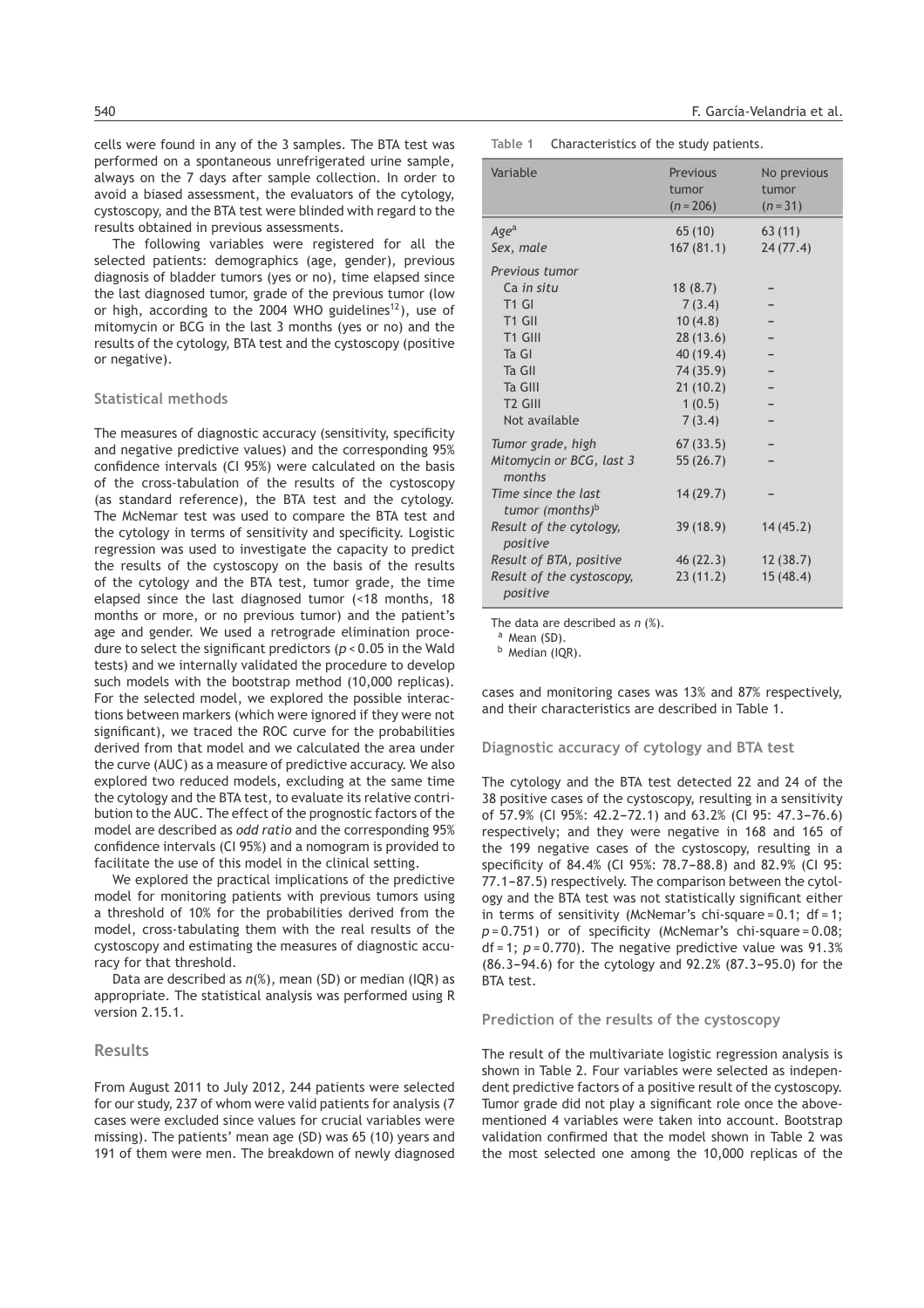#### Predicting results of daily-practice cystoscopies 541

| Table 2 |  | Logistic regression model. |  |
|---------|--|----------------------------|--|
|         |  |                            |  |

| Sign                                                                                     | OR (95% CI)                                                                               | <i>p</i> -Value                    |
|------------------------------------------------------------------------------------------|-------------------------------------------------------------------------------------------|------------------------------------|
| Independent term<br><b>BTA</b> test<br>Cytology<br>Mitomycin or BCG the<br>last 3 months | $0.24(0.09 - 0.66)$<br>$8.96(3.37 - 23.83)$<br>$4.01(1.66 - 9.67)$<br>$0.21(0.06 - 0.74)$ | 0.005<br>< 0.001<br>0.002<br>0.014 |
| Time since the last tumor <sup>a</sup><br>$<$ 18 months<br>18 months or more             | $0.31(0.10 - 0.96)$<br>$0.13(0.04 - 0.45)$                                                | 0.042<br>0.001                     |
| ABC model = 0.854 (95% CI: 0.785-0.922)                                                  |                                                                                           |                                    |

CI: conficence interval; OR: *odds ratio*.

<sup>a</sup> Reference is no previous tumor.

backward elimination procedure. The interactions of the predictive factor were not statistically significant (results not shown).

When the model was reduced by excluding the result of the BTA test as a predictive factor, the AUC decreased from 0.854 (see Table 2) to 0.795 (CI: 0.710-0.880), which resulted in a significant reduction of the AUC (*p* = 0.026). When the BTA test was kept in the model, but the result of the cytology was excluded, the AUC was  $0.839$   $(0.772 - 0.906)$ and this change was not statistically significant (*p* = 0.344). Fig. 1 shows the ROC curve for the 4-variable model and for the 2 reduced models which excluded the cytology or the BTA test. Fig. 2 presents a nomogram of the 4-variable model.

#### **Implications of the model**

Table 3 shows the result of patients with previous tumors classified by grade, the real result of the cystoscopy and the probability derived from the model using a threshold of 10%. When grouping low- and high-grade tumors, the overall sensitivity and specificity of the threshold of 10% was 73.9%



**Figure 1** ROC curves of the predictive model (continuous line) of the four variables (see text) and two scale models, excluding the results of the BTA test (dashed line) or cytology (dotted line).



**Figure 2** Nomogram for calculating the probability of a positive result in the cystoscopy from four predictors: BTA test, cytology, time since previous tumor, and treatment with mitomycin or BCG for the last 3 months.

 $(53.3-87.5)$  and  $73.8%$   $(67.0-79.6)$ , with a negative predictive value (NPV) of  $95.7\%$  ( $91.0-98.0$ ). This NPV implies that only 4.3% of the cases with a probability of 10% or less are positive in the cystoscopy. For low-grade tumors, the values of sensitivity, specificity, and NPV were 66.7% (41.7-84.8), 76.6% (68.4-83.2) and 95.0% (88.8-97.8) respectively. For high-grade tumors, those values were 87.5 (52.9-99.4), 67.8 (55.1-78.3) and 97.6 (87.4-99.9) respectively.

#### **Discussion**

#### **Main results**

Our results suggest that the BTA test is an independent predictive factor of bladder cancer, as well as cytology, the time elapsed since the last tumor and treatment with mitomycin or BCG in the last 3 months. Although tumor grade is a well-known predictive factor of recurrence in patients with previous tumors, it did not play a statistically significant role in our model, once the above-mentioned variables were taken into account. We believe that this is probably due to the strong association between the results of the BTA test and of the cytology and the result of the cystoscopy (OR 8.96 and 4.01 respectively, Table 2). For the patients with previous tumors the use of the estimated probabilities in our model with a threshold of 10% resulted in a remarkably high

**Table 3** Probabilities of model and result of the cystoscopy.

| Previous tumor<br>grade $(n=206)$ | Result of the<br>CVStoscopy | Probability of<br>the model <sup>a</sup> |      |
|-----------------------------------|-----------------------------|------------------------------------------|------|
|                                   |                             | ~10%                                     | >10% |
| Low                               | <b>Negative</b>             | 95                                       | 29   |
|                                   | Positive                    | 5                                        | 10   |
|                                   | Total                       | 100                                      | 39   |
| High                              | Negative                    | 40                                       | 19   |
|                                   | Positive                    | 1                                        | 7    |
|                                   | Total                       | 41                                       | 26   |

a Probability of model of a positive cystoscopy.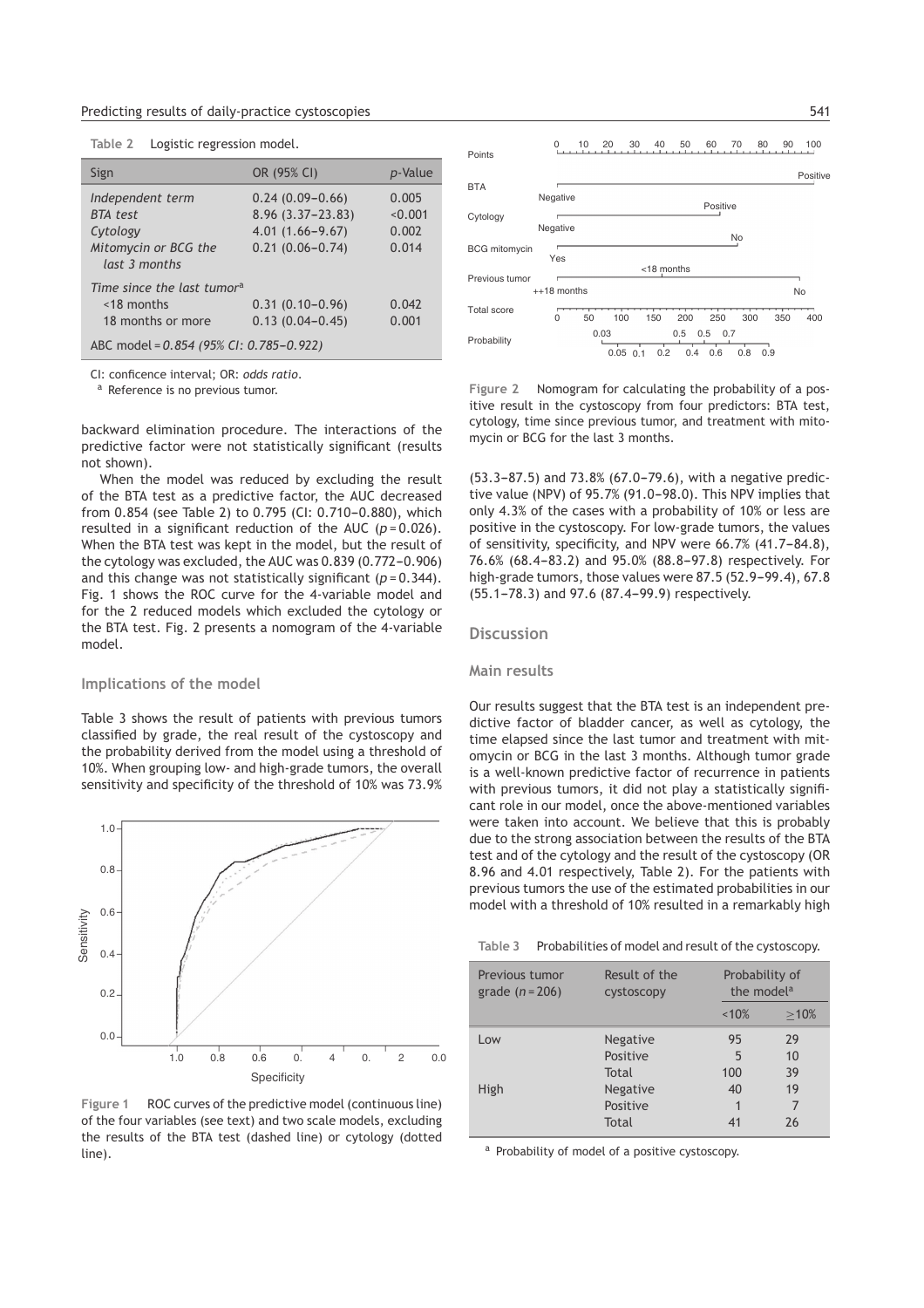negative predictive value (95.7% overall, 95% for low-grade tumors and 97.6% for high-grade tumors).

Despite showing similar sensitivity and specificity, the BTA test and the cytology appeared in our logistic regression analysis as independent predictive factors. This is due to the considerable lack of agreement when classifying patients as positive or negative ones. Thus, out of the 38 positive patients in the cystoscopy, 10 got discrepant results in the BTA test and in the cytology. Similarly, out of the 199 negative cases in the cystoscopy, 47 got discrepant results in the BTA test and in the cytology. Nevertheless, when we observed the discriminatory capacity (measured through the area under the ROC curve) of the models including, or excluding, the result of the cytology, it was not possible to find statistically significant differences (*p* = 0.344), but this may be due to low power.

#### **Comparison with previous results**

Previous studies have shown that the BTA test is more sensitive than the cytology,  $4,6$  and it shows similar specificity.<sup>6</sup> Our direct comparison of sensitivities lacked the capacity to detect that higher sensitivity of the BTA test, since the design of our study resulted in a small number of patients with bladder cancer (*n* = 38). With regard to specificity, our results are in line with previous research.

Shariat et al. developed a model to predict the recurrence and progression of the disease on the basis of a ''convenience'' sample of patients with transitional cell bladder carcinoma using a large, international cohort.<sup>10</sup> Their model included the patient's age and gender (although gender did not seem to contribute to model fitting, *p* = 0.49), the cytology and the nuclear matrix protein 22 test (NMP22) in the urine, with an overall predictive accuracy (AUC) of 0.798; this value is slightly lower than ours (0.85), maybe because they did not take into consideration the time elapsed since the last tumor and treatment with mitomycin or BCG, as we did. On the other hand, the patient's age was not selected in our backward elimination procedure, but since it remained at 25% of the 10,000 bootstrap replicas, we explored the impact of its inclusion in the model in terms of predictive accuracy and the increase of the AUC was not statistically significant (AUC 0.859, *p* = 0.691).

As for the newly diagnosed patients, Boman et al. presented a predictive accuracy (AUC) of 0.886 on the basis of a logistic regression model which included age, cytology and the BTA test.<sup>11</sup> However, their analysis was based on 3 selected groups (92 newly diagnosed bladder cancers, 64 cases of idiopathic microhematuria and 42 patients with nephritis) resulting in a prevalence of bladder cancer cases of 46.5%. This figure is disproportionately high for any unselected clinical population and may have enormously affected their results.

Huber et al. used logistic regression to evaluate the impact of several predictive factors on the result of the NMP22 test, instead of elaborating a predictive model of bladder cancer on the basis of the result of the test and other variables. Besides, they carried out their study in a cohort of retired employees who had been exposed to aromatic amines, and they only performed cystoscopies on those who had had a positive result in one of the 3 urine tests, probably overestimating the sensitivity and the negative predictive value of the NMP22 test. For all these reasons their study is not comparable to ours.

According to our best knowledge, no other published study has tried to elaborate a predictive model of bladder cancer based on the current standard tests (cytology), on urine markers (such as the BTA test) and other clinical variables.

#### **Constraints and advantages**

A constraint of our study was the relatively low number of positive cystoscopies (38). This implies low power in the comparison of the sensitivity of the BTA test and the cytology. Likewise, for the estimations of logistic regression parameters to be reliable, a minimum number of 10 events per variable has been recommended.<sup>13</sup> Since our model has 4 variables, the number of events per variable is 38/4 = 9.5, which is slightly below 10. Another obvious limitation of our study was the lack of external validation of our predictive model: the size of our sample prevented us from dividing it into two halves and, thus, using a half for the generation of the model and the other half for validation of the model. Besides, it has been proven that the discriminatory capacity of the models varies considerably among centers<sup>10</sup> and our study was carried out at a single center. Consequently, recreation in a subsequent multicenter study would benefit the confidence in our model. Finally, although the predictive accuracy of our model is high, it is far from perfect, and therefore cannot be used to replace cystoscopy.

Despite those limitations, we believe that our study has a number of merits: first of all, it provides evidence that the BTA test is an independent predictive factor of cytoscopy, not redundant of cytology, adding valuable information which results in a better predictive accuracy; secondly, we documented a threshold in the probabilities derived from the model, resulting in a considerably high negative predictive value (95.7%) for the monitoring of patients with previous tumors; and thirdly, the design of our study enabled a direct estimation of such predictive value, since we carried out our analysis in an unselected clinical population.

#### **Interpretation**

In a cost containment environment, our predictive model could be used to space out cystoscopies in patients with previous tumors. Using a threshold of 10% in the predicted probabilities of the model implies a negative predictive value of 95.7%; in our study this could have saved 141 cystoscopies (see Table 3) in a year, which is 59.5% of the total number of cystoscopies performed, resulting in a potential and significant improvement of the patients' comfort and in a more efficient use of resources in the health system. The nomogram shown in Fig. 2 was developed to facilitate the use of our predictive model in practice. It is worth noting that, with equal results in the BTA test and the cytology, those patients with no previous tumors will have a higher score than those patients with a previous tumor (resulting in a score above 90 points for no previous tumor, and a score of 70 for no treatment with MMC or BCG). This is due to the higher percentage of positive cystoscopies in patients with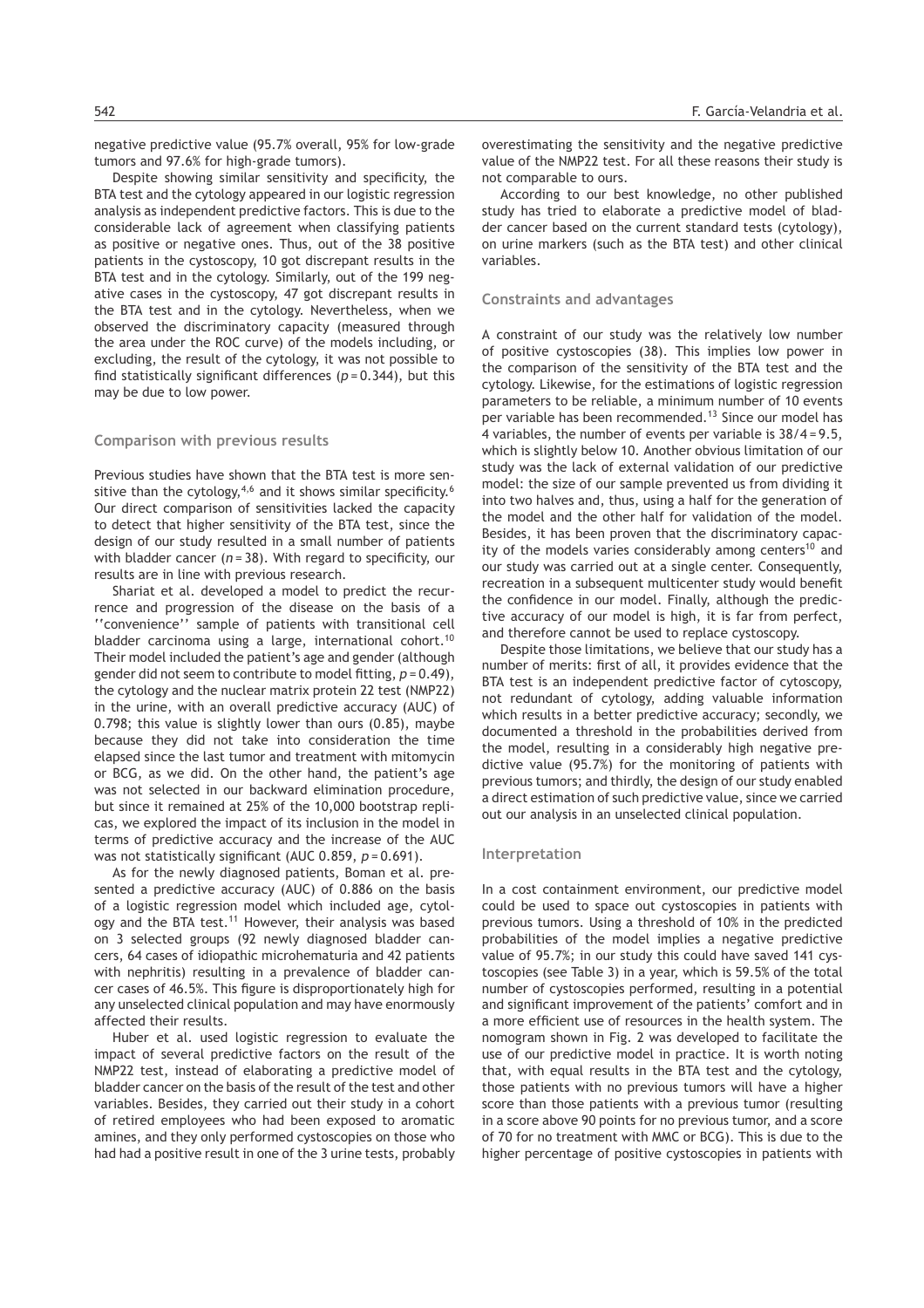no previous tumors than in patients with a previous tumor (48.4 *versus* 11.2%, from Table 1). Therefore, the nomogram will tend to produce higher probability estimates of positive cystoscopy in patients with no previous tumors.

# **Generalization**

As noted above, there have been considerable variations in the predictive accuracy of the logistic regression models for bladder cancer. Several factors could explain these variations, such as differences in the casuistry, cytopathological diagnosis, treatment protocols, and patterns of recurrence, as well as the unmeasured variables and random variation. Therefore, our model should be validated, preferably in a multicenter study, to support a broad generalization.

# **Conflict of interest**

Dr. García-Velandria reported no financial support from Sysmex Spain during the study and Dr. Cobos reports grants from Sysmex Spain, S.L., during the study. Drs. Sánchez-García, Rodríguez-Toves, Alvarez-Buitrago, Conde Redondo, Rodríguez-Tesedo, Amón-Sesmero, Cepeda-Delgado, Alonso-Fernández and Martínez-Sagarra have nothing to declare.

# **Acknowledgements**

We thank Sysmex Spain, S.L., for providing the BTA test kits and funding the statistical analysis of the study data, and Dr. Joan Palou for his comments on a draft version of the work.

## **References**

1. Babjuk M, Oosterlinck W, Sylvester R, Kaasinen E, Böhle A, Palou-Redorta J, et al. EAU guidelines on non-muscle-invasive urothelial carcinoma of the bladder, the 2011 update. Actas Urol Esp. 2012;36:389-402.

- 2. Campanario R, Saiz R, Carmona J, Romero E, Sánchez E, Castiñeiras J. Epidemiología cáncer de vejiga en España: estado actual, previsiones de futuro y comparación con los países de la Unión Europea. Vigo (España). In: LXXVII Congreso Nacional de Urología. 2012. p. 70.
- 3. Kaufman DS, Shipley WU, Feldman AS. Bladder cancer. Lancet. 2009;374:239-49.
- 4. Tilki D, Burger M, Dalbagni G, Grossman HB, Hakenberg OW, Palou J, et al. Urine markers for detection and surveillance of non-muscle-invasive bladder cancer. Eur Urol. 2011:60:484-92.
- 5. Frantzi M, Makridakis M, Vlahou A. Biomarkers for bladder cancer aggressiveness. Curr Opin Urol. 2012:22:390-6.
- 6. Lotan Y, Roehrborn CG. Sensitivity and specificity of commonly available bladder tumor markers versus cytology: results of a comprehensive literature review and meta-analyses. Urology.  $2003:61:109-18$
- 7. Budman LI, Kassouf W, Steinberg JR. Biomarkers for detection and surveillance of bladder cancer. Can Urol Assoc J.  $2008:2:212-21$ .
- 8. Lotan Y, Shariat SF, Schmitz-Dräger BJ, Sanchez-Carbayo M, Jankevicius F, Racioppi M, et al. Considerations on implementing diagnostic markers into clinical decision making in bladder cancer. Urol Oncol. 2010;28:441-8.
- 9. Sun Y, He D, Ma Q, Wan X, Zhu G, Li L, et al. Comparison of seven screening methods in the diagnosis of bladder cancer. Chin Med J (Engl). 2006;119:1763-71.
- 10. Shariat SF, Zippe C, Lüdecke G, Boman H, Sanchez-Carbayo M, Casella R, et al. Nomograms including nuclear matrix protein 22 for prediction of disease recurrence and progression in patients with Ta, T1 or CIS transitional cell carcinoma of the bladder. J Urol. 2005;173:1518-25.
- 11. Boman H, Hedelin H, Jacobsson S, Holmäng S. Newly diagnosed bladder cancer: the relationship of initial symptoms, degree of microhematuria and tumor marker status. J Urol.  $2002:168:1955-9.$
- 12. Sauter G, Algaba F, Amin M, Al E. In: Eble J, Sauter G, Epstein J, Sesterhenn I, editors. WHO classification of tumours of the urinary system and male genital organs. Lyon (France): IARCC Press; 2004.
- 13. Peduzzi P, Concato J, Kemper E, Holford TR, Feinstein AR. A simulation study of the number of events per variable in logistic regression analysis. J Clin Epidemiol. 1996;49:1373-9.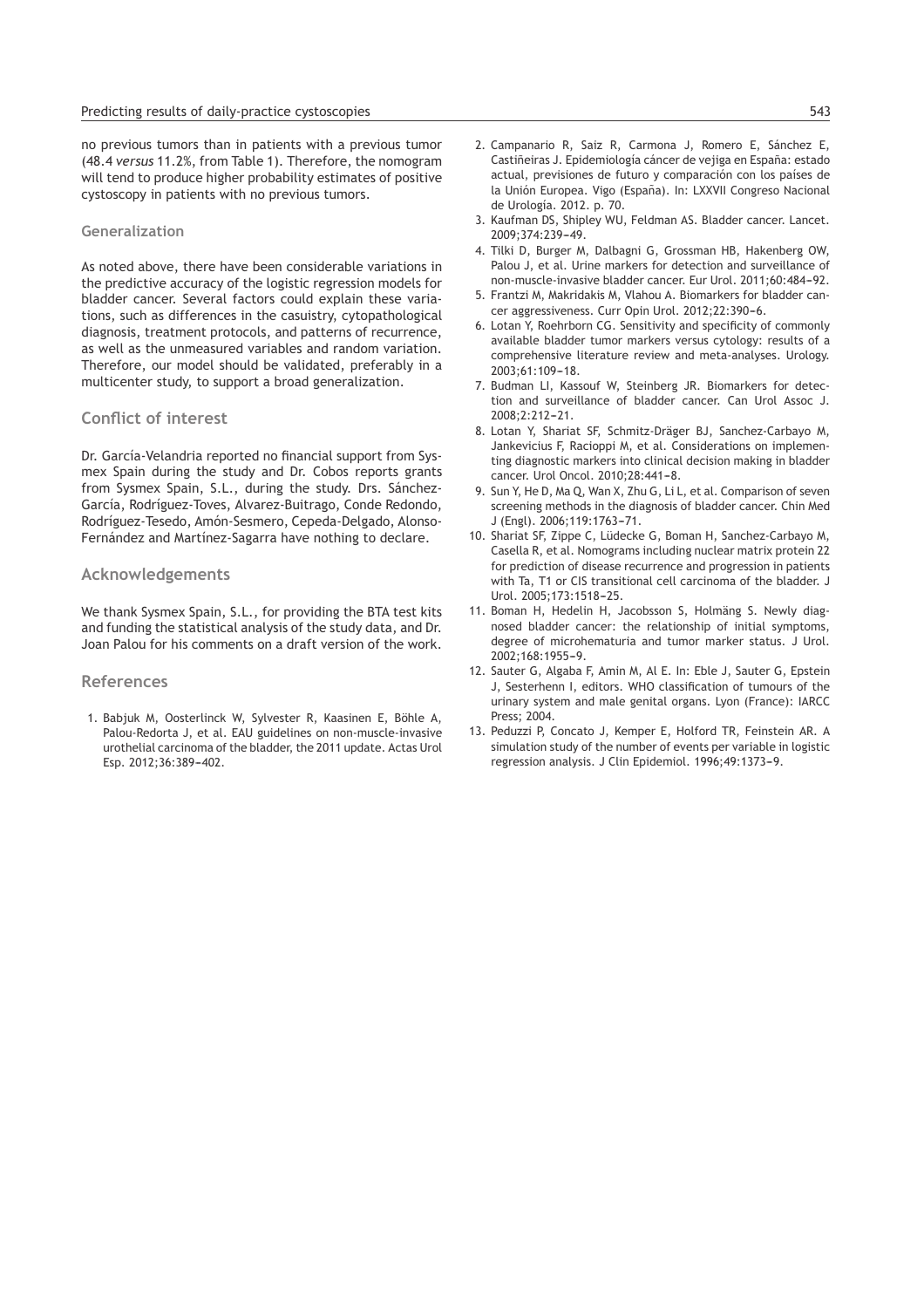

© 2013 AEU. Published by Elsevier España, S.L.U. All rights reserved.

No responsibility is assumed by Elsevier, its licensors or associates for any injury and/or damage to persons or property as a matter of products liability, negligence or otherwise, or from any use or operation of any methods, products, instructions, or ideas contained in the material herein. Because of rapid advances in the medical sciences, in particular, independent verification of diagnoses and drug dosages should be made.

Edited for: Elsevier España, S.L.U. (A member of Elsevier) Av. Josep Tarradellas, 20-30 08029 Barcelona Tel.: 932 000 711 Fax: 932 091 136